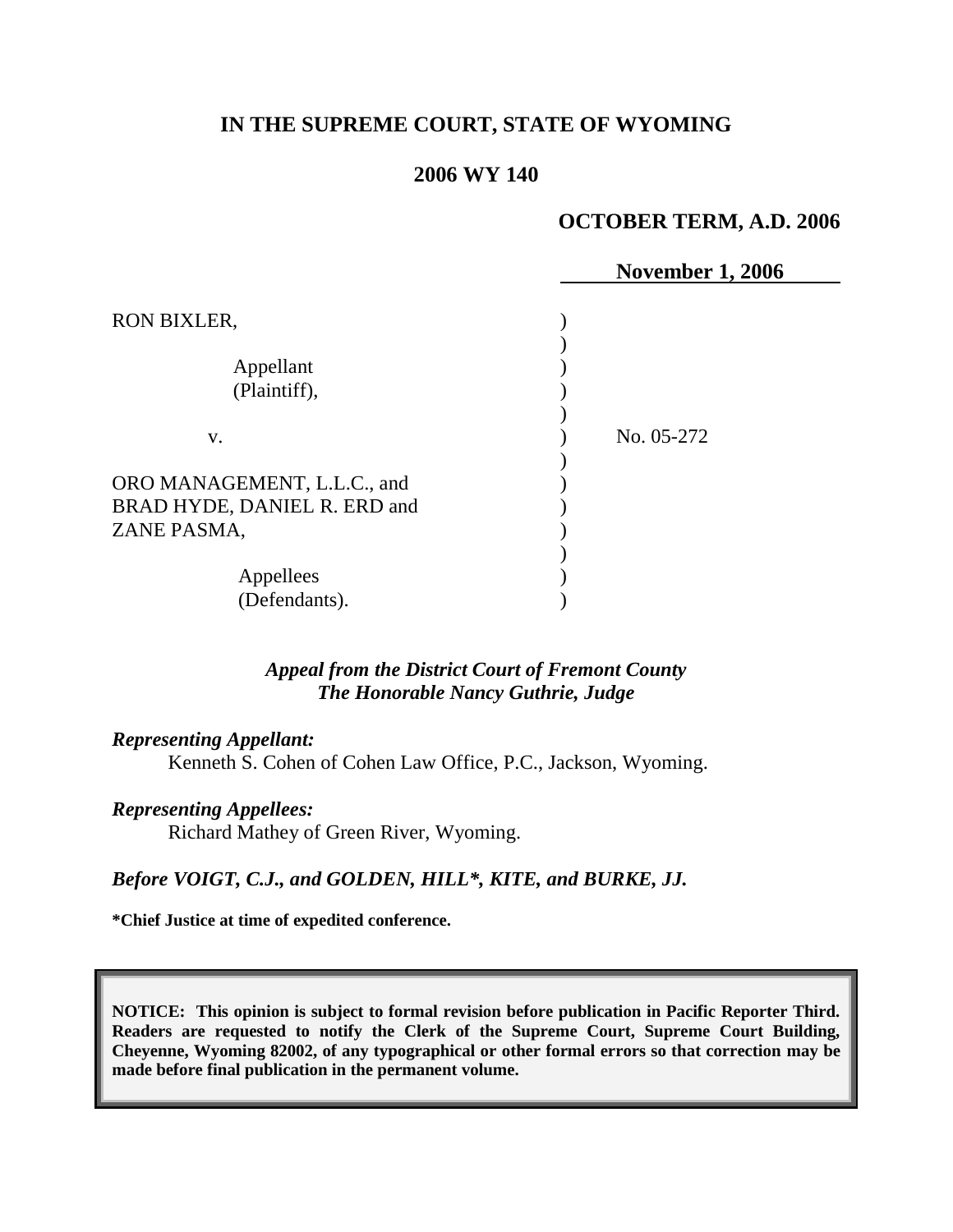## **VOIGT**, **Chief Justice**.

 $\overline{a}$ 

[¶1] Ron Bixler and Oro Management, L.L.C. ("Oro") owned 1700 acres of land near Atlantic City, Wyoming, ("the Atlantic City property") as tenants in common. After seeking a partition of the land and agreeing with Oro to a partition procedure that differs from the statutory procedure, Bixler failed to perform the agreed-upon steps to effectuate the division. The district court, therefore, enforced the agreement and ordered the partition of the land. Bixler now appeals, claiming that the district court erred in deviating from the statutory procedure. We affirm.

#### **ISSUES**

[¶2] 1. Did the district court err in enforcing the partition of the Atlantic City property according to the parties' previous agreement instead of requiring that the property be partitioned according to the statutory procedure?

2. Was Oro"s motion for entry of an order of partition "deemed denied" ninety days after it was filed?

### **FACTS**

[¶3] This is the second time these parties have appeared before this Court. For a detailed background of the claim underlying this appeal, see *Bixler v. Oro Mgmt., L.L.C.*, 2004 WY 29, 86 P.3d 843 (Wyo. 2004). The facts relevant to the instant appeal were summarized<sup>1</sup> by the district court in its order of partition as follows:

> 1. On August 20, 2004 a hearing was held on [Bixler"s] Motion For Partition. At the hearing the parties agreed on a procedure for division of their property. The parties agreed that Plaintiff Bixler would divide the property into two parcels and then Defendant ORO would select one of the parcels, thus completing the partition.<sup>[2]</sup> [Bixler] was ordered to prepare an appropriate order.

> 2. [Bixler] did not prepare an appropriate order. Therefore, on October 22, 2004 [Oro] filed a Rule 58

 $1$  Since there are no transcripts of any hearings that the district court held in this matter, we must assume the district court's findings of fact are supported by the evidence presented by the parties at those hearings. *Carroll v. Law*, 2005 WY 44, ¶ 9, 109 P.3d 544, 547 (Wyo. 2005).

 $2<sup>2</sup>$  It appears from the record that the parties chose this method to avoid "the costly statutory procedure."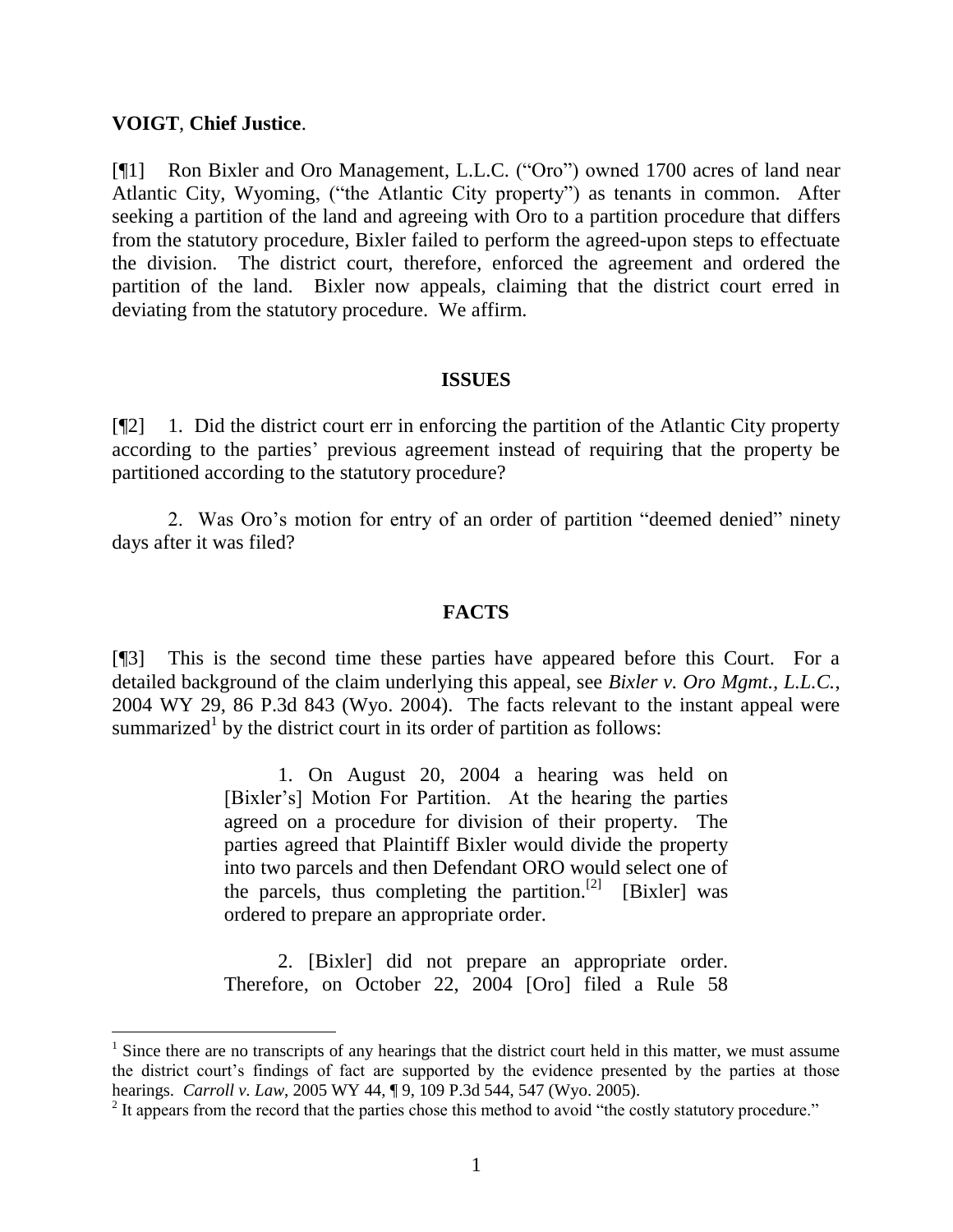Notice,<sup>[3]</sup> together with an order on [Bixler's] Motion For Partition . . . . Because [Bixler] had been provided with a copy of this order by mail on October 6, 2004 and because [Bixler] filed no objection to it, the Court entered the Order Regarding [Bixler"s] Motion For Partition on October 28, 2004.

3. . . . [Bixler] did not divide the property into separate parcels, as ordered in the Order Regarding [Bixler's] Motion For Partition. Further, [Bixler] made no response at all to [Oro's] Motion for Relief Under Rule 70.<sup>[4]</sup> The Court, on February 2, 2005, therefore entered its Order Granting Relief Under Rule 70.[5]

4. In said order Carl Anderson was appointed by the Court to divide the property in the same manner as . . . Bixler had previously been ordered to do. Carl Anderson then proceeded to divide the property within the time allowed by the Court. . . . Oro then made its election of parcels.

5. . . . Bixler could have and indeed should have divided the property, as he agreed to do and as he was ordered to do following the August 20, 2004 hearing. He chose not to do so. He also chose not to file anything at all in this action since his April 28, 2004 Motion For Order Of Partition.

6. Now, after having failed to act, after observing [Oro] move forward with the case, after permitting both [Oro] and the Court to proceed without objection or comment, and after having been consulted by Carl Anderson during formulation of the Division Report, [Bixler] comes before the Court complaining about the result.

 $\overline{a}$ 

If a judgment directs a party to execute a conveyance of land . . . or to perform any other specific act and the party fails to comply within the time specified, the court may direct the act to be done at the cost of the disobedient party by some other person appointed by the court and the act when so done has like effect as if done by the party.

Bixler does not object to the application of Rule 70 in this manner.

<sup>&</sup>lt;sup>3</sup> This notice simply provided Bixler with an opportunity to object to the form of the order within ten days.

<sup>&</sup>lt;sup>4</sup> That motion was filed on January 5, 2005.

 $5$  W.R.C.P. 70 provides, in pertinent part: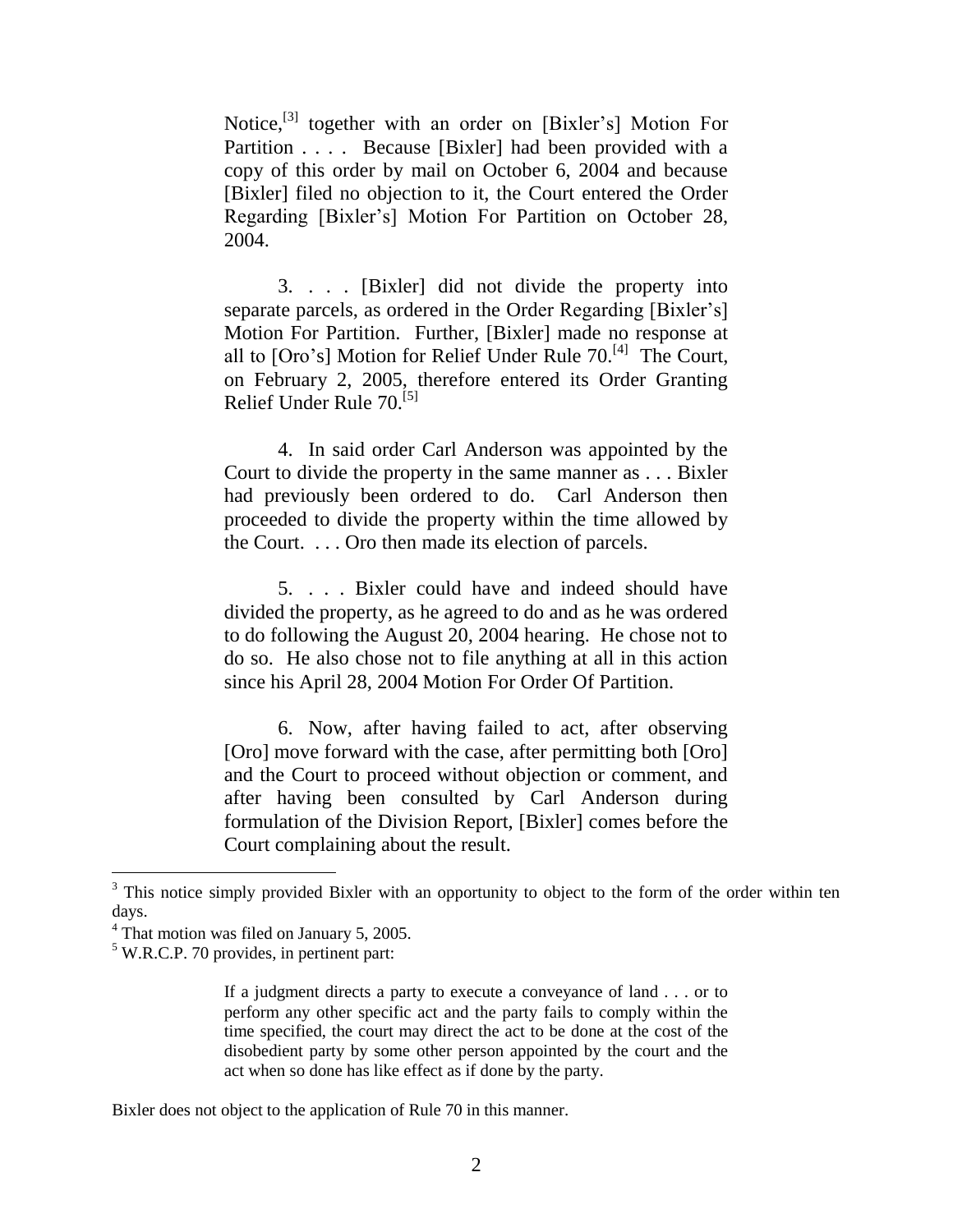7. [Bixler"s] complaints about the Division Report inaccurately portray the Division Report. Said complaints are unsupported by evidence and entirely disregard [Bixler"s] ongoing nonfeasance herein. Had [Bixler] done as he agreed to do and as he was ordered to do following the August 20, 2004 hearing the Court would not have had to enter its Order Granting Relief Under Rule 70 and [Bixler] would not now be coming before the Court complaining of acts taken by Carl Anderson pursuant to said order.

[¶4] After reciting these facts, the district court partitioned the Atlantic City property in accordance with the report filed by Carl Anderson and granted Oro title to the area it had previously elected and granted Bixler the remainder of the property. Bixler now appeals that order.

# **STANDARD OF REVIEW**

[¶5] We review the interpretation and construction of statutes *de novo*. *Brown v. Arp & Hammond Hardware Co.*, 2006 WY 107, ¶ 11, 141 P.3d 673, 678 (Wyo. 2006). Likewise, the application of our rules of procedure, including the W.R.C.P.  $6(c)(2)$ "deemed denied" rule, is a question of law that we review *de novo*. *Rawlinson v. Wallerich*, 2006 WY 52, ¶ 6, 132 P.3d 204, 206 (Wyo. 2006).

# **DISCUSSION**

[¶6] At the outset, it is useful to note that, while the parties" briefs often digress from the issues on appeal, the only questions presented to us are: (1) whether the district court erred in enforcing the partition agreement as created during the August 20, 2004, hearing; and (2) whether Oro"s motion for entry of an order of partition was deemed denied prior to the district court granting that motion and subsequently entering an order of partition.

[¶7] That the Atlantic City property must be partitioned is not an issue in this case. Instead, the first question with which we are faced is whether, with the consent of both parties, such partition can be accomplished in a manner other than that provided by our statutes. In Wyoming,

> [i]f the court finds that the plaintiff has a legal right to any part of the estate, it shall order partition in favor of the plaintiff or all parties in interest, appoint three (3)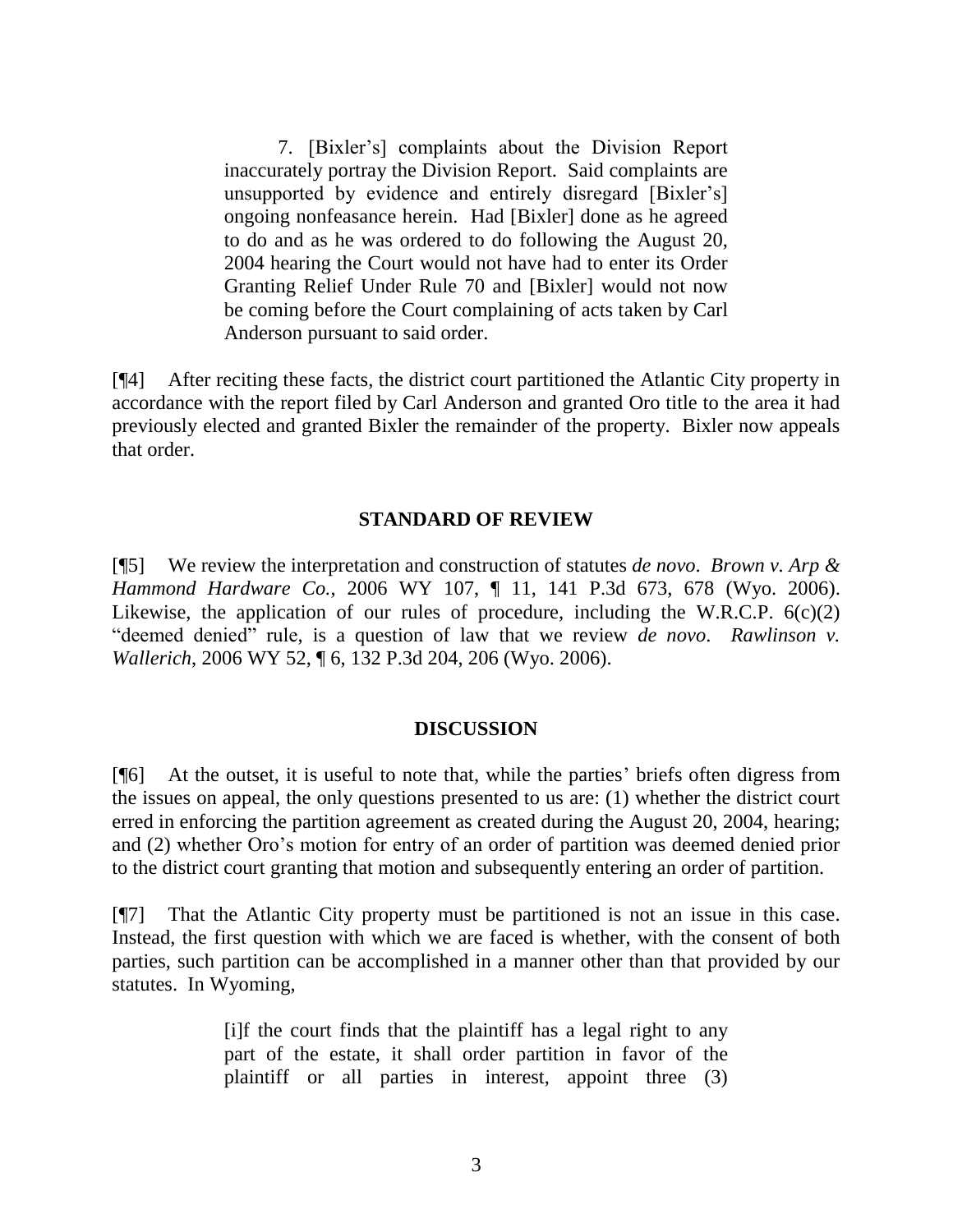disinterested persons of the vicinity to be commissioners to make the partition and order a writ of execution to issue.

Wyo. Stat. Ann. § 1-32-104 (LexisNexis 2005). Bixler contends that it was error for the district court not to appoint commissioners to partition the property, though he makes no mention of the fact that he agreed to an alternate procedure. As recited in the district court's order, "[t]he parties agreed that . . . Bixler would divide the property into two parcels and then . . . ORO would select one of the parcels, thus completing the partition." Bixler has not refuted that such an agreement was reached and has also failed to discuss the applicability of Wyo. Stat. Ann. § 1-32-108 (LexisNexis 2005), which states that

> [b]efore a writ of partition is issued, the person of whom partition is demanded may appear in court in person or by attorney and consent to a partition of the estate according to the facts and prayer set forth in the petition. This amicable partition, when made and recorded, is valid and binding between the parties thereto.

[¶8] Because Bixler omitted mention of the agreement he reached with Oro and because he failed to discuss the applicability of § 1-32-108, we have no reason to disagree with Oro's contention that  $\S$  1-32-108 should apply and, therefore, the district court was not bound to appoint commissioners under § 1-32-104. Further, because § 1-32-108 applies, the district court did not err in applying W.R.C.P. 70 and appointing Carl Anderson to partition the Atlantic City property when Bixler neglected to do so.

[¶9] We need not discuss this claim further because the remainder of Bixler"s argument on this issue, which argument includes assertions that Carl Anderson was not impartial and that the division report was inaccurate and "unintelligible," alleges facts not contained in the record and is not supported by cogent argument or citation to pertinent authority. *Cathcart v. Meyer*, 2004 WY 49, ¶ 20, 88 P.3d 1050, 1060 (Wyo. 2004).

[¶10] Bixler next argues that, under our holding in *Paxton Res., L.L.C. v. Brannaman*, 2004 WY 93, 95 P.3d 796 (Wyo. 2004), the district court was divested of subject matter jurisdiction because more than ninety days passed between Oro"s *Motion for Entry of Order of Partition* on May 13, 2005, and the district court's grant of that motion on September 30, 2005. W.R.C.P.  $6(c)(2)$  states that a "motion not determined within 90 days after filing shall be deemed denied." After first noting that more than 90 days passed between the motion and the order granting it and then identifying the language of W.R.C.P.  $6(c)(2)$ , the balance of Bixler's argument on this issue is as follows:

> Although there seems to be confusion among Wyoming lawyers as to how and when the "deemed denied" rule applies, based on the *Hodges* opinion it seems clear that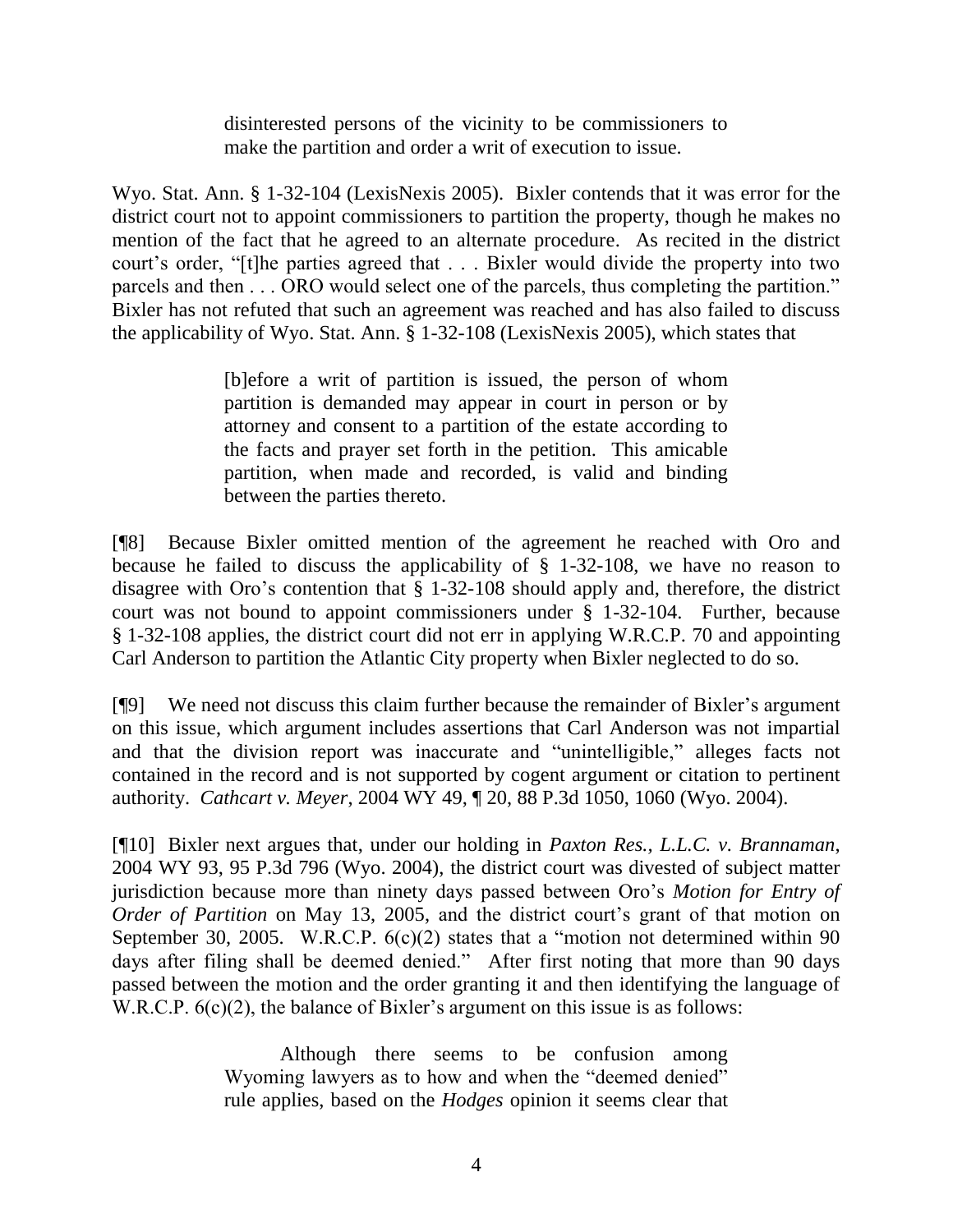the district court was without authority to enter the Partition Order on September 30, 2005. As this Court stated in *Hodges* [*v. Lewis & Lewis, Inc.*, 2005 WY 134, ¶ 18, 121 P.3d 138, 144 (Wyo. 2005)],

> "Ms. Hodges argues that, because the district court did not rule on Lewis" January 12, 2004 motion for extension of time within 90 days after it was filed, it was deemed denied. We have no quarrel with that reasoning and agree that the motion was deemed denied after the 90 day period expired."

[¶11] Bixler's argument must fail. First, he ignores the actual discussion of the "deemed" denied" rule in *Hodges*. The remainder of the above-quoted paragraph notes that whether the January 12, 2004 motion in *Hodges* was deemed denied was not the real issue in that case. *Hodges v. Lewis & Lewis, Inc.*, 2005 WY 134, ¶ 18, 121 P.3d 138, 144 (Wyo. 2005). Instead, the question was whether the district court retained jurisdiction such that it could rule on a renewed motion filed after the original motion was deemed denied. *Id.* at ¶ 19, 121 P.3d at 144. We held that, because the motion at issue was interlocutory and not a post-trial motion that affected the finality of the judgment, the district court retained subject matter jurisdiction over the case and was able to enter an order after the original motion was deemed denied. *Id.* at ¶ 21, 121 P.3d at 145. In the instant case, Bixler has ignored that discussion and makes no argument that Oro"s motion is distinguishable from the motion in *Hodges* and more closely resembles the situation we faced in *Paxton*. 6 We also note that, even if Oro"s motion was deemed denied, Bixler has made no argument regarding the impact such a denial would have on the district court's ability ultimately to issue its October 21, 2005 *Order of Partition*, or if, as in *Paxton*, the denial would

 $\overline{a}$ 

*Hodges*, ¶ 20, 121 P.3d at 144-45.

<sup>6</sup> In *Paxton*,

we considered the interplay of several court rules in determining when a notice of appeal must be filed under the Wyoming Rules of Appellate Procedure in order to confer jurisdiction upon this Court. *Paxton*, ¶ 4. Paxton filed several post-trial motions, including a motion for a new trial, after a jury awarded Brannaman compensatory damages for breach of contract and breach of the duty of good faith and fair dealing. *Id.*, ¶ 1. The day after the post-trial motions were filed, the district court entered a judgment on the jury verdict. *Id.*, ¶ 3. The court subsequently set a hearing for Paxton's post-trial motions on a date more than 90 days after they were filed. *Id.* Following the hearing, the district court denied the post-trial motions and Paxton appealed. *Id.* The notice of appeal was filed more than 30 days after the post trial motions were deemed denied and, accordingly, we ruled that the notice of appeal was untimely.